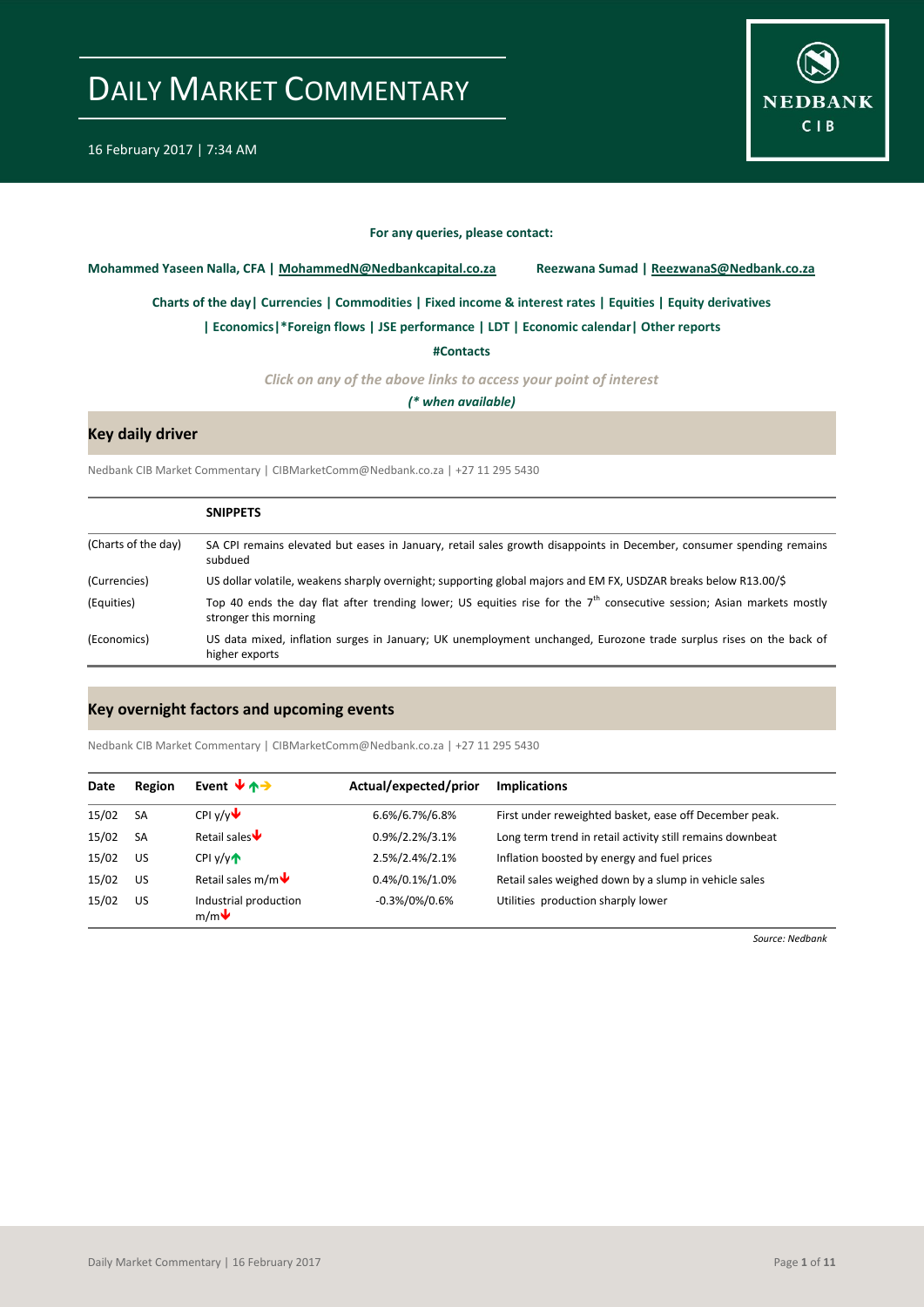

### <span id="page-1-0"></span>**Charts of the day** [back to top](#page-0-0) **back to top**

Nedbank CIB Market Commentary | CIBMarketComm@Nedbank.co.za | +27 11 295 5430

- **SA CPI remained elevated in January, but eased to 6.6% y/y, from 6.8% in December**, better than consensus of 6.7%. Core inflation was sharply lower, at 5.5%, from 5.9% previously, better than expectations. Goods inflation eased to 7.6% y/y, from 7.8% previously, while services inflation also eased by 0.2% to 5.7% y/y in January. Administered price inflation surged to 6.2%, from 5.1% previous, mainly emanating from higher petrol prices.
- The key drivers of the lower print were mostly seasonal in nature lower clothing and footwear costs, communication, recreation, restaurant and miscellaneous prices eased marginally in January, aiding the headline print. January is a survey month for services (insurance), hence the decline in miscellaneous costs that filtered into CPI. The February print will include survey data from private hospitals, medical aids, and doctor's fees.
- What remains concerning as key inflationary drivers in the economy were food and beverage costs, as well as transport inflation. The new CPI weightings (released earlier) up-weighted food and beverages and down weighted transport inflation. Despite this, transport inflation surged to 6.7% y/y in January and made a bigger contribution towards headline CPI. On food, prices remain elevated – food and beverage inflation is still stuck in double-digits, at 11.4% y/y, marginally lower than December's 11.7% and substantially higher than our own estimates. This may signal that wholesalers and retailers are not passing on the lower cost of agri, grains and protein onto consumers yet. This is especially true since we had anticipated significant base effects to materialise earlier in the year, which has obviously not surfaced.
- **SA retail sales disappointed in December at 0.9%** y/y growth, from 3.1% in November (revised from 3.8% y/y), well below expectations of 2.2%. Over the month, retail sales contracted by 2.3% - the sharpest slide since 2012.
- The biggest slump came from general dealers, household furniture and appliances, and at all other retailers. These contributed a cumulative -2.3% towards the headline index. The biggest positive driver of retail sales was textiles, clothing and footwear which surged 10.5% y/y on the back of seasonal demand. Food and beverage demand was also strong, due to seasonal influences.
- Retail sales growth is expected to remain on a subdued trend, and well below the L/T average of 5% y/y. Growth is expected to rise marginally this year, but this is unlikely to provide a significant catalyst to household spending.

**Prices remain sticky to the downside. The CPI profile will likely remain elevated in H1/2017, especially if we do not see any relief on food inflation. Despite the lower weighting, transport is still a key risk, especially with a possible upcoming fuel levy hike and elevated oil prices. CPI is expected to fall below the 6% mark in Q3, which may provide the SARB with impetus to leave rates unchanged for most of this year.** 



#### **SA fuel price rises, may pose upside risk this year**



*Source: Bloomberg, Nedbank*

*Source: Bloomberg, Nedbank*

#### **Transport inflation surges in January, raising the proportion of the basket lying above 6%**



*Source: Bloomberg, Nedbank*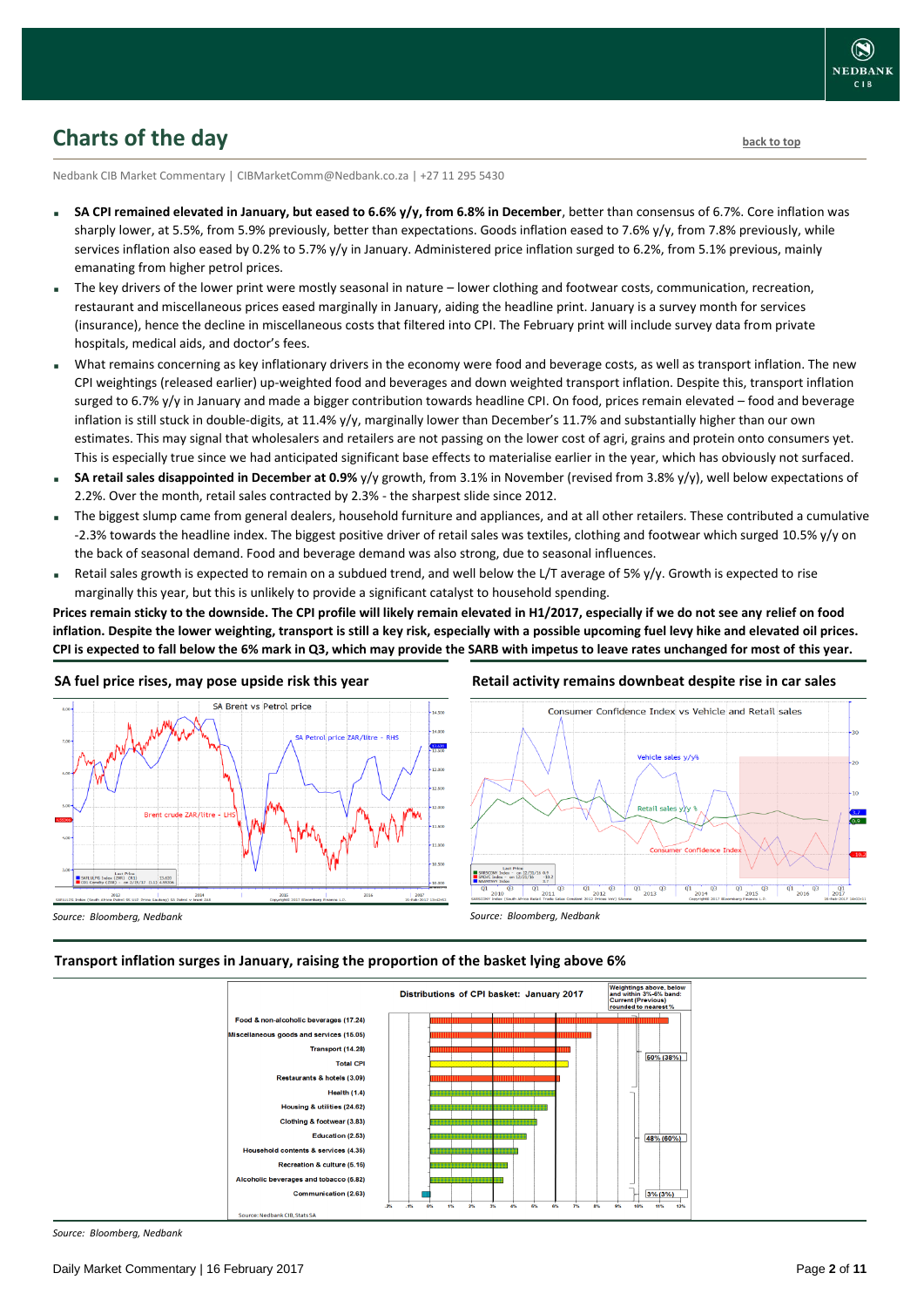### <span id="page-2-0"></span>**Currencies [back to top](#page-0-0)**

Business Banking FX | +27 11 535 4003 | Corporate FX | +2711 535 4002 | Institutional FX | +2711 535 4005

- Yesterday the local session with the rand trading around 13.1000, after the price action the previous session, it was almost inevitable that the markets would make an attempt on the 13.0000 handle. After touching 12.9850 it traded marginally weaker and we closed the session trading at 13.0300. In the overnight session in both New York and the Far East the best level traded thus far has been 12.9000. Currently we are trading at 12.9350, EURZAR is trading at 13.7325 and GBPZAR is at 16.1250.
- International markets were again cautious, awaiting the next instalment of the Yellen testimony, EURUSD making an attempt on the down side, to a low of 1.0521, before recovering to the current levels of 1.0615.
- After a couple of sessions in which it largely marked time , gold has again found some support and is currently trading some 9 dollars firmer then the local close, currently at 1235.00.
- Data releases scheduled for today, locally no releases, from Italy trade data and we have the release of the ECB minutes, from the U.S jobless claims, housing starts, building permits and Philadelphia FED business index.
- The rand has again posted a resilient performance and now that it has breached below the 13.0000 handle, this creates the potential for an attempt on the technical level at 12.8000, providing we do not encounter any unfortunate political developments.

|                                 |                   | $\sqrt{2}$    | $\sqrt{\Delta}$  | $\sqrt{\Delta}$ |                       |                     |
|---------------------------------|-------------------|---------------|------------------|-----------------|-----------------------|---------------------|
| <b>Majors</b>                   | Last price        | $-1d$         | <b>MTD</b>       | <b>YTD</b>      | <b>Month</b><br>trend | <b>USD</b> trend    |
| <b>GBPUSD</b>                   | 1.25              | 0.14          | $-0.82$          | 1.03            | ⊕                     | USD strength        |
| <b>FURUSD</b>                   | 1.06              | 0.31          | $-1.55$          | 0.95            | ⊕                     | USD strength        |
| <b>USDJPY</b>                   | 113.87            | $-0.31$       | 0.77             | $-2.64$         | ⇑                     | USD strength        |
| <b>USDAUD</b>                   | 1.30              | $-0.20$       | $-1.83$          | $-6.62$         | ⊕                     | <b>USD</b> weakness |
|                                 |                   | $\%$ $\Delta$ | $\%$ $\Delta$    | $\%$ $\Delta$   | <b>Month</b>          | <b>ZAR</b> trend    |
| <b>Rand crosses</b>             | <b>Last price</b> | $-1d$         | <b>MTD</b>       | <b>YTD</b>      | trend                 |                     |
| <b>USDZAR</b>                   | 12.94             | $-0.28$       | $-4.23$          | $-5.84$         | ⊕                     | ZAR strength        |
| <b>GBPZAR</b>                   | 16.13             | $-0.13$       | $-5.00$          | $-4.81$         | ⊕                     | ZAR strength        |
| <b>FURZAR</b>                   | 13.74             | 0.04          | $-5.70$          | $-4.95$         | ⊕                     | ZAR strength        |
| <b>AUDZAR</b>                   | 9.98              | $-0.09$       | $-2.44$          | 0.75            | ⊕                     | ZAR strength        |
| ZARJPY                          | 8.80              | $-0.03$       | 5.22             | 3.20            | ♠                     | ZAR strength        |
|                                 |                   | $\%$ $\Delta$ | $\%$ $\Delta$    | $\%$ $\Delta$   | Month                 | <b>ZAR</b> trend    |
| <b>African FX</b>               | Last price        | $-1d$         | <b>MTD</b>       | <b>YTD</b>      | trend                 |                     |
| ZARMWK (Malaw ian kw acha)      | 55.99             | 0.30          | 4.51             | 5.69            | ♠                     | ZAR strength        |
| ZARBWP (Botsw ana pula)         | 0.80              | 0.19          | 3.08             | 2.96            | ♠                     | ZAR strength        |
| ZARKES (Kenyan shilling)        | 8.02              | 0.20          | 4.24             | 7.46            | ⇑                     | ZAR strength        |
| ZARMUR (Mauritian rupee)        | 2.75              | 0.26          | 4.26             | 4.70            | ⇑                     | ZAR strength        |
| ZARNGN (Nigerian naira)         | 24.33             | 0.20          | 7.58             | 6.07            | ♠                     | ZAR strength        |
| ZARGHS (Ghanian cedi)           | 0.34              | 0.15          | 5.26             | 9.49            | ⇑                     | ZAR strength        |
| ZARZMW (Zambian kw acha)        | 0.75              | 0.24          | 3.55             | 4.18            | ⇑                     | ZAR strength        |
| ZARMZN (Mozambican metical)     | 5.47              | 0.70          | 4.71             | 5.00            | ♠                     | ZAR strength        |
| Source: Bloomberg & Nedbank CIB | Time              |               | 2017/02/16 07:26 |                 |                       |                     |

Possible trading range in the rand today 12.8000 to 13.10000.

*\*Please note that the sign on the % change reflects the change on the headline number. The narrative indicates the trend direction over the month. For trade in any of these currencies, contact our FX dealing desks*



### **USDZAR**



*Source: Bloomberg, Nedbank*

*Source: Bloomberg, Nedbank*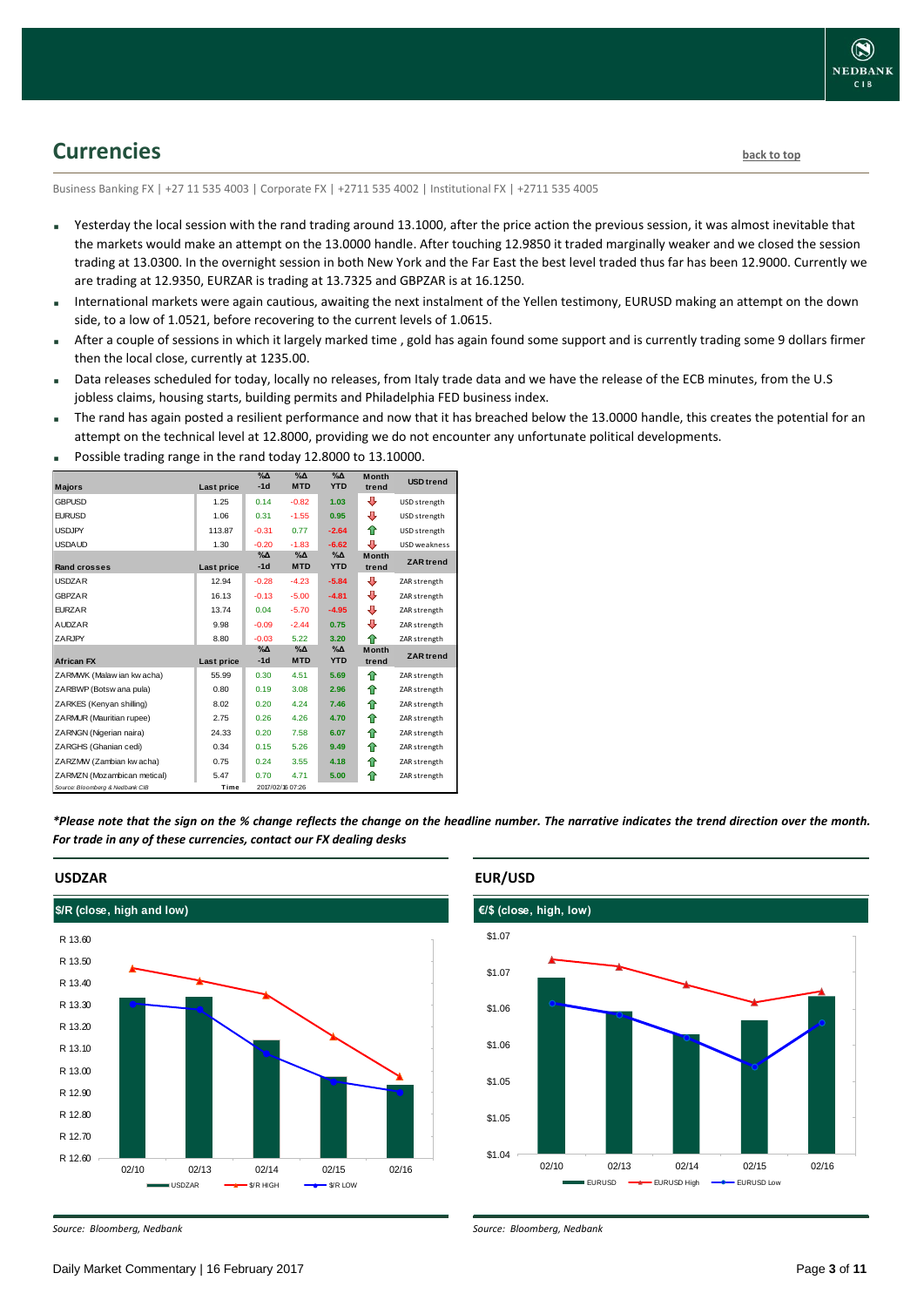## <span id="page-3-0"></span>**Commodities [back to top](#page-0-0)**

Nedbank CIB Market Commentary | CIBMarketComm@Nedbank.co.za | +27 11 295 5430| +27 11 535 4038

- Bullion rose sharply yesterday, moving solely due to a very volatile and weak US dollar overnight and this morning. The gold price is currently at \$1234.8/oz. gold will likely track US dollar movements over the near and medium term, unless safe haven demand picks up upon any flare up of geopolitical tension.
- Crude oil traded in a tight range as reports of a continued supply glut in the US for a 6th consecutive week was counterbalanced by generally upbeat economic data supporting the demand outlook. We remain cautious on oil as increasing US supplies will continue to swell and this may pressure prices as the year progresses. Global demand will need to be significantly more robust in order to keep prices supported amid increased supply.

| <b>Commodities</b>              | Last price  | $\% \Delta$<br>$-1d$ | $\% \Delta$<br><b>MTD</b> | $\% \Delta$<br><b>YTD</b> | <b>Month</b><br>trend |
|---------------------------------|-------------|----------------------|---------------------------|---------------------------|-----------------------|
| Brent near future (\$)          | 55.73       | $-0.04$              | 0.05                      | $-1.92$                   | ⇑                     |
| WTI crude (\$)                  | 53.03       | $-0.15$              | 0.42                      | $-1.28$                   | 1                     |
| Gold spot (\$)                  | 1 2 3 4 9 0 | 0.31                 | 2.01                      | 7.62                      | 1                     |
| Platinum spot (\$)              | 1 013.09    | 0.79                 | 2.09                      | 12.18                     | ⇑                     |
| SA w hite maize spot (R)        | 2817.00     | 0.32                 | 1.73                      | $-20.47$                  | 11                    |
| Source: Bloomberg & Nedbank CIB | Time        |                      | 2017/02/16 07:26          |                           |                       |

**Platinum vs Gold**



*Source: Bloomberg*

#### **Brent Crude vs West Texas Intermediate**



*Source: Bloomberg*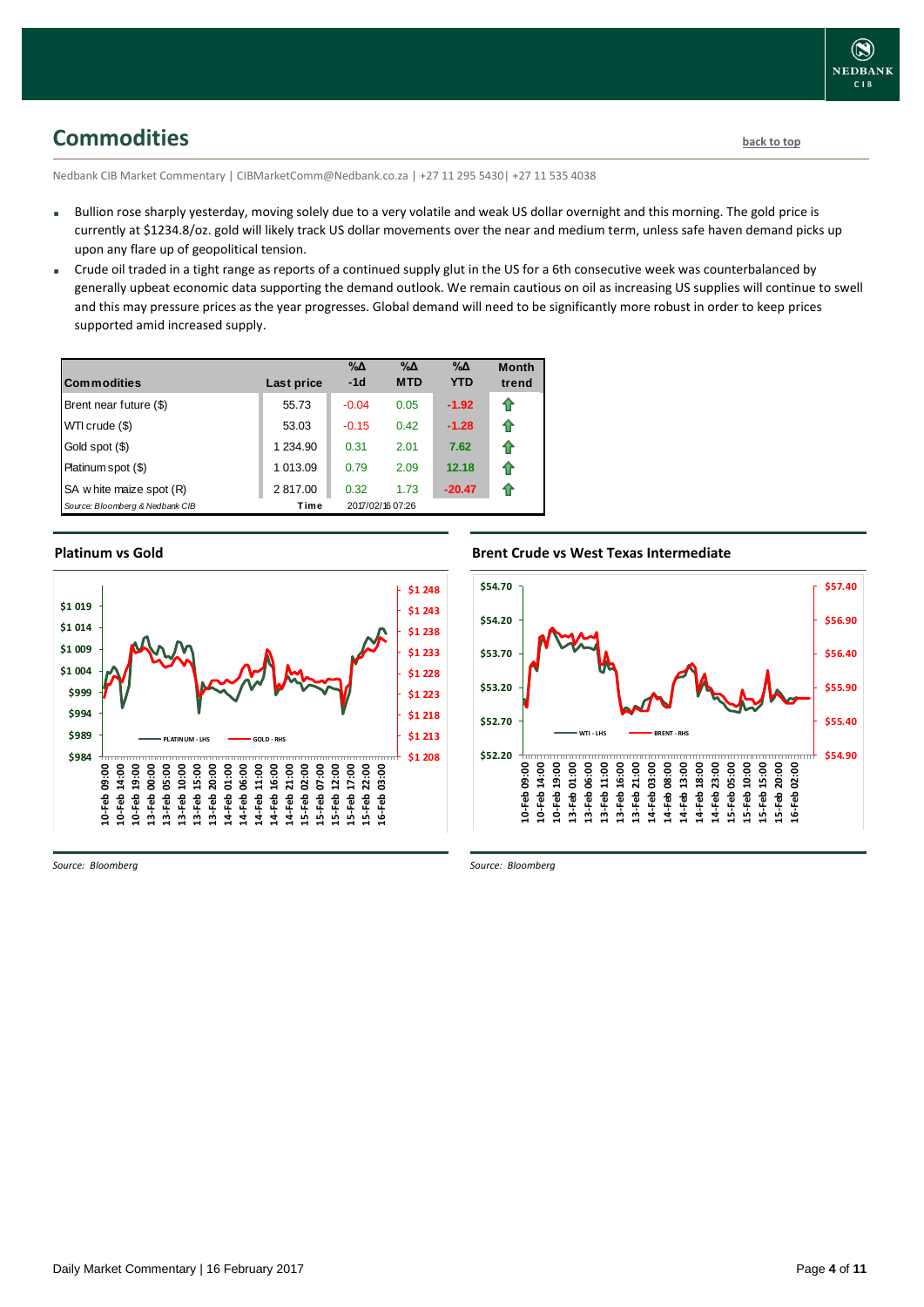## <span id="page-4-0"></span>**Fixed income and interest rates back to the line of the set of the set of the set of the set of the set of the set of the set of the set of the set of the set of the set of the set of the set of the set of the set of th**

Bond flow sales |+2711 535 4021 | Corporate Money Markets | +2711 535 4007 | Business Bank Money Markets | +2711 535 4006

|                                 |            | Δ              | Δ                | Δ          | <b>Month</b> |
|---------------------------------|------------|----------------|------------------|------------|--------------|
| <b>Bonds</b>                    | Last price | 1 <sub>d</sub> | <b>MTD</b>       | <b>YTD</b> | trend        |
|                                 | %          | bps            | bps              | bps        |              |
| R203-0.6 yrs                    | 7.61       | 13.75          | $-11.65$         | $-9.35$    | J            |
| R208-4.1 yrs                    | 7.85       | $-0.50$        | $-27.30$         | $-42.50$   | ⊕            |
| R186-9.8 yrs                    | 8.55       | $-1.30$        | $-26.60$         | $-35.90$   | ⊕            |
| R2048-31 yrs                    | 9.35       | $-1.00$        | $-23.90$         | $-27.50$   | ⊕            |
| <b>US 10 yr</b>                 | 2.48       | $-1.51$        | 2.49             | 3.39       | 合            |
| <b>UK 10 yr</b>                 | 1.30       | $-0.99$        | $-8.47$          | 4.68       | ⊕            |
| German 10 yr                    | 0.37       | 1.91           | $-14.45$         | 113.14     | ⊕            |
| Japan 10 yr                     | 0.10       | 7.69           | 12.64            | 113.04     | ♠            |
|                                 |            | Δ              | Δ                | Δ          | <b>Month</b> |
| <b>Money Market</b>             | Last price | 1 <sub>d</sub> | <b>MTD</b>       | <b>YTD</b> | trend        |
|                                 | $\%$       | bps            | bps              | bps        |              |
| SA repo rate                    | 7.00       | 0.00           | 0.00             | 0.00       | ⇛            |
| SA prime rate                   | 10.50      | 0.00           | 0.00             | 0.00       |              |
| SA CPI (MTD = previous month)   | 6.60       |                | $-20.00$         |            | ⊕            |
| SA 3m JIBAR                     | 7.33       | $-0.80$        | $-4.20$          | $-3.30$    | ⊕            |
| SA 3m NCD                       | 7.30       | 0.00           | $-2.50$          | $-7.50$    | ⊕            |
| SA 6m NCD                       | 7.90       | 2.50           | $-5.00$          | $-7.50$    | ⇩            |
| SA 12m NCD                      | 8.33       | $-2.50$        | $-12.50$         | $-12.50$   | ⊕            |
| US 3m LIBOR                     | 1.04       | 0.44           | 0.72             | 4.39       | ✿            |
| UK 3m LIBOR                     | 0.36       | 0.00           | 0.22             | $-0.86$    | ✿            |
| Japan 3m LIBOR                  | $-0.01$    | 1.89           | 0.79             | 4.81       | ⇑            |
| Source: Bloomberg & Nedbank CIB | Time       |                | 2017/02/16 07:26 |            |              |

|                                  |                   | Δ              | Δ          | Δ          | <b>Month</b> |
|----------------------------------|-------------------|----------------|------------|------------|--------------|
| <b>FRAs and Swaps</b>            | Last price        | 1 <sub>d</sub> | <b>MTD</b> | <b>YTD</b> | trend        |
|                                  | %                 | bps            | bps        | bps        |              |
| 3X6 FRA                          | 7.32              | 0.00           | $-9.00$    | $-7.00$    | ⊕            |
| 6X9 FRA                          | 7.33              | 0.50           | $-14.50$   | $-9.50$    | ⊕            |
| 9X12 FRA                         | 7.33              | 1.50           | $-15.50$   | $-12.50$   | ⊕            |
| <b>18X21 FRA</b>                 | 7.33              | 0.00           | $-21.00$   | $-20.00$   | ⊕            |
| SA 2yr Sw ap                     | 7.33              | 0.20           | $-15.50$   | $-13.60$   | ⊕            |
| SA 3yr Swap                      | 7.38              | $-0.30$        | $-18.00$   | $-18.10$   | ⊕            |
| SA 5yr Sw ap                     | 7.58              | $-1.00$        | $-19.00$   | $-23.60$   | ⊕            |
| SA 10yr Swap                     | 8.02              | $-0.50$        | $-21.00$   | $-32.50$   | ⊕            |
| SA 15yr Swap                     | 8.19              | 2.50           | $-20.00$   | $-30.00$   | ⊕            |
|                                  |                   | Δ              | Δ          | Δ          | <b>Month</b> |
| <b>Spreads</b>                   | <b>Last price</b> | 1 <sub>d</sub> | <b>MTD</b> | <b>YTD</b> | trend        |
|                                  |                   |                |            |            |              |
|                                  | %                 | bps            | bps        | bps        |              |
| 2v10v                            | $-0.69$           | 0.70           | 5.50       | 18.90      | ⇑            |
| 3v10v                            | $-0.65$           | 0.20           | 3.00       | 14.40      | ✿            |
| R186-R203                        | 1.09              | $-15.05$       | $-14.95$   | $-26.55$   | ⊕            |
| R2048-R186                       | 0.79              | 0.30           | 2.70       | 8.40       | ✿            |
| 5y-R186                          | $-0.98$           | 0.30           | 7.60       | 12.30      | ✿            |
| 10y-R186                         | $-0.54$           | 0.80           | 5.60       | 3.40       | 合            |
| 15y-R186                         | $-0.40$           | 3.80           | 6.60       | 5.90       | ✿            |
| SA 5yr CDS spread - basis points | 187.12            | $-4.59$        | $-24.88$   | $-29.88$   | ⊕            |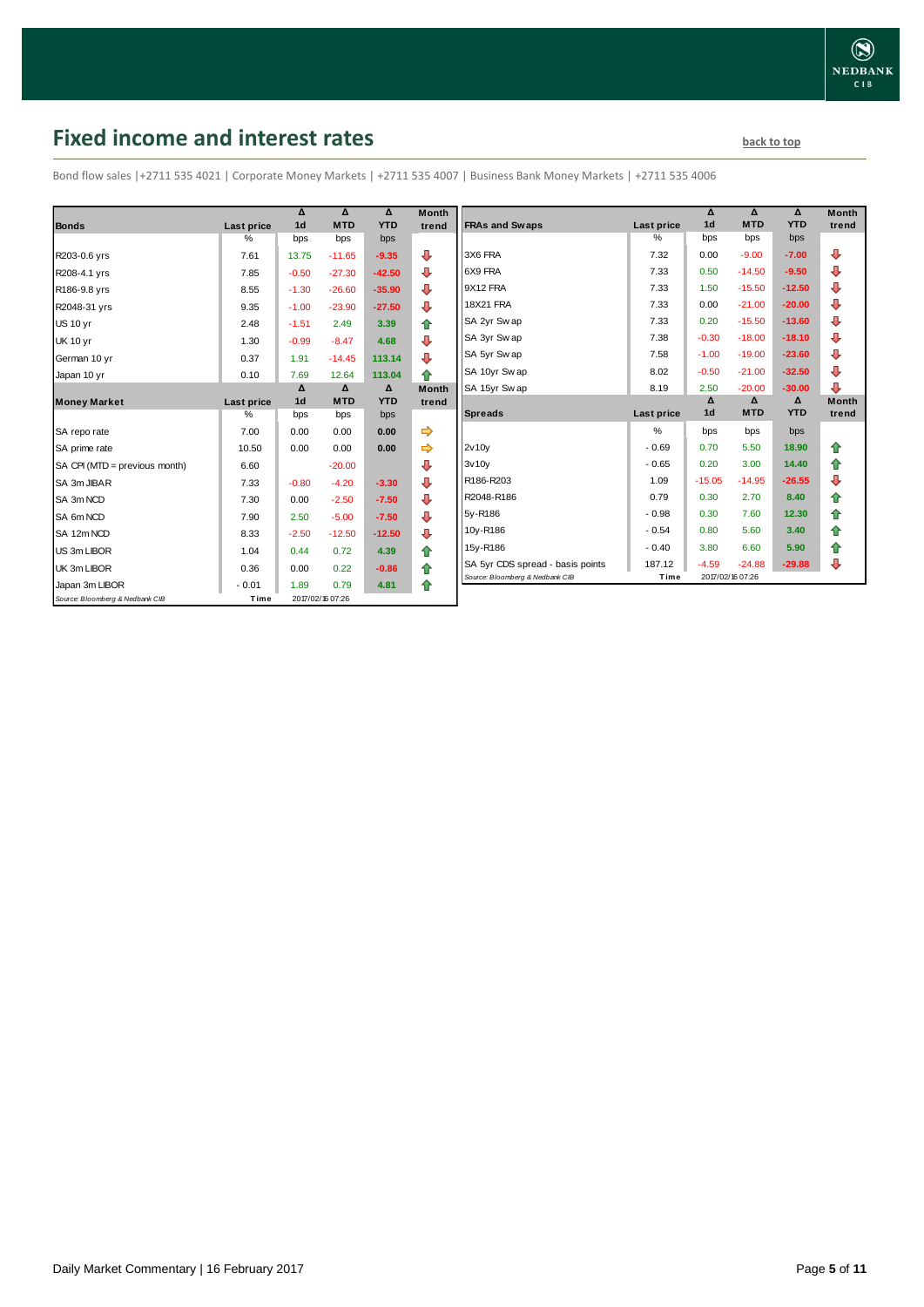# **NEDBANI**  $CIB$

## <span id="page-5-0"></span>**Equities [back to top](#page-0-0)**

Cash equities | +2711 535 4030/31

### **South Africa**

 The JSE traded lower for most of the day. A late afternoon rally saw the major indices close on opposite sides of the unchanged line. The Blue chip Top 40 lost a tenth of a percent while the broader based All Share gained just under a tenth of a percent. The rand continued to strengthen touching below R13.00 intraday for the first time since 2015 and ended the session at R13.06. The run on the rand has caused havoc on rand hedged stocks. British American Tobacco lost ground for the fifth consecutive day losing 4.5% in the process. A flurry of companies reported earnings. The market did not respond well to Anglo American Platinum's results which were decent but skewed due to accounting adjustments. The share closed 4.6 lower. Property companies New Europe Property Investment and Rockcastle Global Real estate also reported earnings both companies lost just under a percent on the day.

#### **UK/Europe**

 European markets were led higher as the run on banks continued. Sentiment that financial shares will benefit from higher interest rates took centre stage. Traders are now pricing in a 42% probability that the U.S. will raise rates by May up from 30% a few days-ago. In the U.K., the FTSE rose just shy of half a percent and while banks gained it was industrial sector that outperformed. Data released showed that U.K unemployment marginally decreased over the last quarter in 2016. The CAC gained 6 tenths of a percent. Credit Agricole jumped over 4.5% with the bank reporting a 9.5% increase in fourth quarter net income. The DAX lagged its peers up 2 tenths of a percent as weaker communication and consumer cyclical sectors hampered gains.

#### **USA**

 U.S. markets rose for the seventh consecutive session closing at record highs. The DOW & S&P both gained half a percent reaching 20,611,.86 and 2,349.25 respectively while the Nasdaq rose 6 tenths of a percent. Data which came out supported the Federal Reserve Governors statement yesterday that the economy is on track for interest rate hikes causing U.S. treasuries to reach 2.5% while the dollar continued strengthening. Retail sales data for January rose more than expected increasing 0.4% in January while consumer prices climbed 0.6% for the same period. Investors monitored Janet Yellen's second day of testimony which reiterated what was said previous day. Most sectors traded higher while a weaker oil price weighed on energy shares. Notable moves on the day include consumer goods manufacturer Procter and gamble which jumped over 3.5% after Trian Fund management revealed a new stake in the company.

#### **Asia**

 Asian markets are mixed this morning. The Nikkei was down 6 tenths of a percent. Financial shares added modest gains while the stronger Yen weighed on exporters. The Hang Seng rose over 3 tenths of a percent buoyed by Tencent which gained 2%. Industrial & Commercial Bank of China traded at its highest levels in a year. In mainland China, the Shanghai Composite was up a tenth of a percent. Energy shares traded lower with PetroChina losing 1.6%. The ASX in Australia lost a tenth of a percent. Shares in the financial and energy sectors traded lower while gold and diversified miners gained. BHP Billiton and Rio Tinto were up 1.25% and 9 tenths of a percent respectively. The Jakarta Composite in Indonesia lost 3 tenths of a percent while markets in Singapore gained a tenth of a percent.

| <b>Developed Markets</b>        | Last price    | $\%$ $\Delta$<br>$-1d$ | $\%$ $\Delta$<br><b>MTD</b> | $\%$ $\Delta$<br><b>YTD</b> | Month<br>trend |
|---------------------------------|---------------|------------------------|-----------------------------|-----------------------------|----------------|
| Dow Jones                       | 20 611.86     | 0.52                   | 3.76                        | 4.30                        | ⇑              |
| Nasdag                          | 5 819.44      | 0.64                   | 3.64                        | 8.11                        | ⇑              |
| S&P 500                         | 2 3 4 9 . 2 5 | 0.50                   | 3.09                        | 4.93                        | 合              |
| DJ Eurostoxx 50                 | 3 3 2 3 . 7 1 | 0.45                   | 2.88                        | 1.01                        | ⇑              |
| <b>DAX</b>                      | 11 793.93     | 0.19                   | 2.24                        | 2.73                        | 合              |
| CAC                             | 4 9 24.86     | 0.59                   | 3.71                        | 1.29                        | ⇑              |
| <b>FTSE</b>                     | 7 302.41      | 0.47                   | 2.86                        | 2.23                        | 合              |
| ASX200                          | 5816.30       | 0.12                   | 3.48                        | 2.66                        | ⇑              |
| Nikkei 225                      | 19 348.17     | $-0.46$                | 1.61                        | 1.22                        | 企              |
| <b>MSCI World</b>               | 1833.55       | 0.54                   | 2.30                        | 4.70                        | ♠              |
|                                 |               | $\% \Delta$            | $\%$ $\Delta$               | $\%$ $\Delta$               | <b>Month</b>   |
| <b>Emerging Markets</b>         | Last price    | $-1d$                  | <b>MTD</b>                  | <b>YTD</b>                  | trend          |
| Hang Seng                       | 24 078.20     | 0.35                   | 3.07                        | 9.44                        | ⇮              |
| Shanghai                        | 3 2 2 1 . 0 7 | 0.25                   | 1.96                        | 3.78                        | ⇑              |
| <b>Brazil Bovespa</b>           | 67 975.58     | 1.89                   | 5.71                        | 12.87                       | ⇑              |
| India - NSE                     | 28 174.77     | 0.07                   | 1.88                        | 5.81                        | ⇑              |
| Russia Micex                    | 2 137.08      | $-0.21$                | $-3.62$                     | $-4.28$                     | ⇩              |
| <b>MSCI</b> Emerging            | 941.78        | 0.82                   | 3.58                        | 9.22                        | ♠              |
|                                 |               | %Δ                     | %Δ                          | $\%$ $\Delta$               | <b>Month</b>   |
| <b>SA Indices</b>               | Last price    | $-1d$                  | <b>MTD</b>                  | <b>YTD</b>                  | trend          |
| <b>JSE All Share</b>            | 52 485.16     | 0.04                   | $-0.57$                     | 3.62                        | ⊕              |
| Top 40                          | 45 410.71     | $-0.06$                | $-1.13$                     | 3.44                        | ⊕              |
| Resi 10                         | 34 113.13     | $-0.72$                | $-3.77$                     | 6.24                        | ⊕              |
| Indi 25                         | 66 373.14     | 0.18                   | $-0.98$                     | 3.25                        | ⊕              |
| Fini 15                         | 15 269.33     | 0.29                   | 2.28                        | 1.27                        | ⇑              |
| Source: Bloomberg & Nedbank CIB | Time          |                        | 2017/02/16 07:26            |                             |                |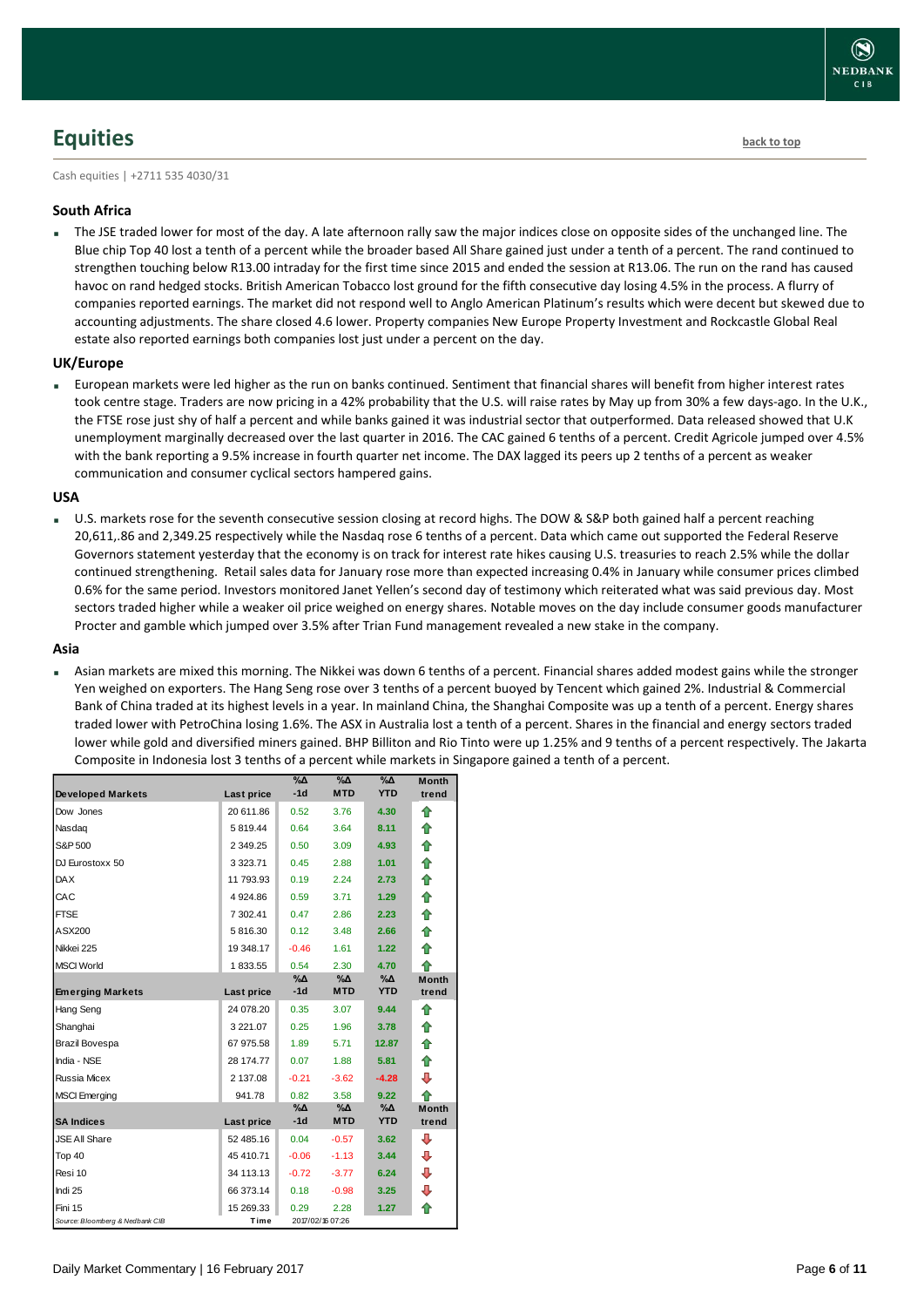### <span id="page-6-0"></span>**Economics [back to top](#page-0-0)**

Nedbank CIB Market Commentary | CIBMarketComm@Nedbank.co.za | +27 11 295 5430

### **US**

- MBA mortgage applications contracted by 3.7% y/y last week, from 2.3% growth in the previous week, as consumers become more wary of higher interest rates in the US. Both purchases and refinancing declined, with the key negative driver being fixed rate mortgages; adjustable rate mortgages remained upbeat (understandably so, given the rising probability of Fed rate hikes this year).
- US CPI rose to 2.5% y/y in January, from 2.1% previously, better than expectations of 2.4%. Energy prices surged by 4% over the month and was the main contributor towards the higher inflation print. Other upside drivers were fuel, utilities, apparel, transportation, commodities, recreation and food and beverages. Core inflation also remained elevated at 2.3% y/y. While the headline print is above the Fed's 2% target, the Fed looks at PCE, which is currently at 1.6% y/y but expected to rise towards 2% in coming months.
- Retail sales growth eased to 0.4% m/m in January, from 1% previously, better than forecasts of 0.1%. While motor vehicle sales have been the key driver of retail activity last year, this trend has changed in January, with vehicle sales down 1.4% over the month. On the other hand, positive drivers of the index were electronics, food, beverages, clothing and general merchandise sales. Should real wage growth slow on the back of rising inflation, we may see some slowdown in consumer spending towards the latter part of the year. However consumer activity remains relatively upbeat for now on the back of labour market momentum.
- US industrial production contracted by 0.3% m/m in January, from 0.6% previously, worse than expectations for no growth. The only negative driver of output was utilities production, particularly electricity and natural gas production. Manufacturing production (which makes up 78% of overall industrial activity) rose 0.2% over the month, driven by machinery and electronics. Motor vehicle production fell sharply in January, as demand eases. Mining output surged by +2.8% m/m and was a key positive driver of industrial activity.

### **Synopsis: Our base case is for one rate hike by the Fed in Q3 this year, however, if the Fed's inflation target is met and if the economy reaches full employment, the risk of more than one hike will rise.**

#### **UK**

- The UK unemployment rate was unchanged at 4.8% over the 3 months to December, in line with expectations. Labour demand is still positive, with employment in Q4 rising by more than expected, while the number of people unemployment declined, despite uncertainties around Brexit. The vacancy rate was largely unchanged at 751 000.
- Average weekly earnings growth eased 2.6% y/y in December, from 2.8% previously, worse than expectations for no change from November. Slower wage growth will appease BOE policymakers who are battling with surging prices.
- The labour market has moved closer to full employment, and while employment gains have been strong, the pace has slowed over the past year as the supply of labour shrinks. However, upcoming Brexit proceedings will place some downside to labour gains as businesses may avoid expansion and investment.

**Synopsis: The BOE has indicated that the next move in rates could be either way as inflation is expected to rise above the 2% target, while economic momentum is expected to slow, hence monetary policy responses need to be finely calibrated so as not to hamper growth further, while keeping inflation in control. We anticipate flat but loose monetary policy this year**

#### **Europe**

- Eurozone trade surplus rose to €24.5 billion in December, from €22.2 billion previously, beating expectations of €22 billion. Exports rose 2.8% m/m, while imports rose 1.7% over the month.
- The rise in exports was due to manufactured products and food and drink. Imports rose across most products. German imports rose 1% y/y in December, as was the key driver of trade gains in the Eurozone.

**Synopsis: While inflation has ticked higher, it still remains below the ECB's inflation target of 2%. Economic growth remains at low single digits, and monetary policy will likely be kept loose this year, with any tapering debate likely to surface towards the latter part of the year.**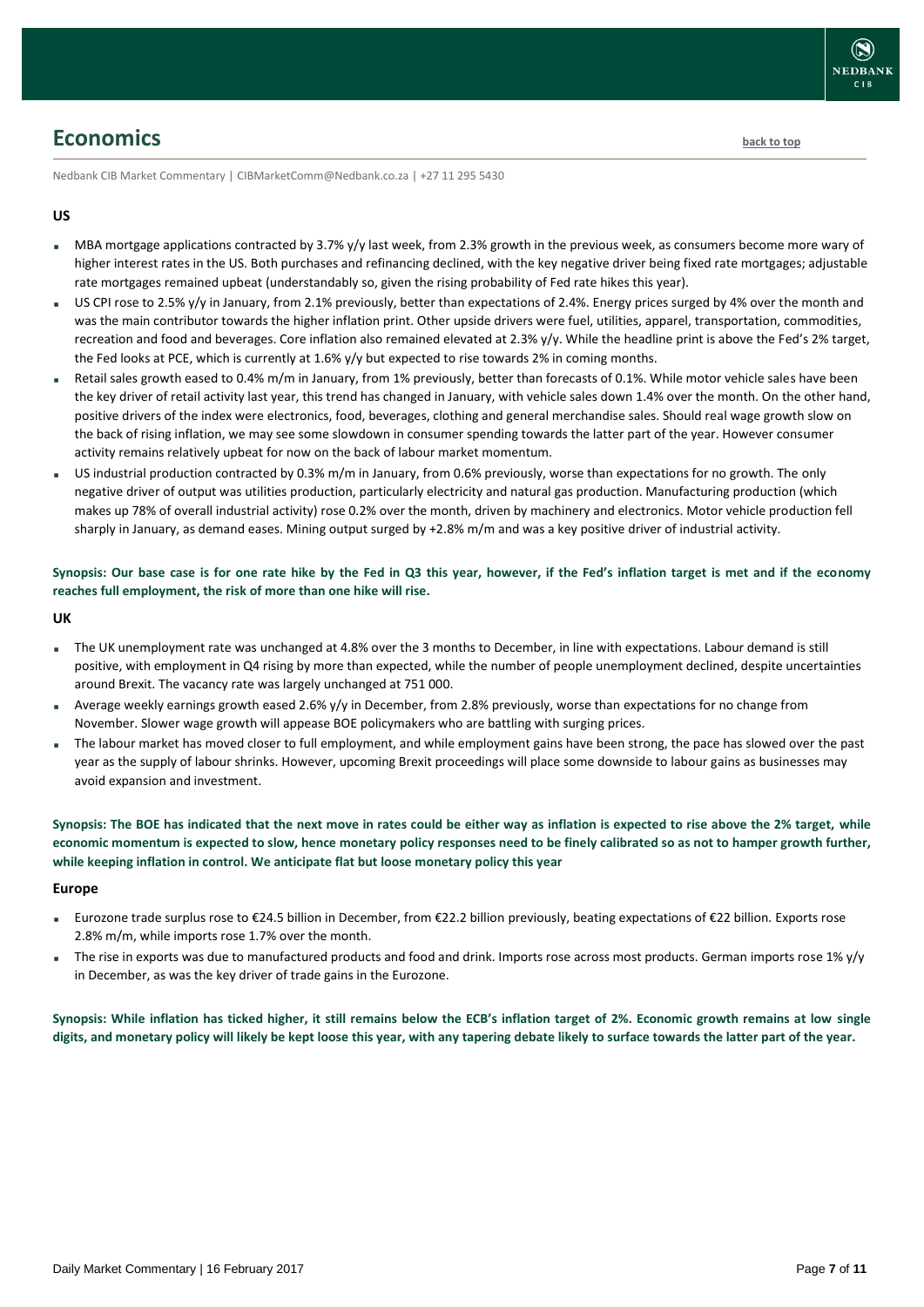# <span id="page-7-0"></span>**JSE performance [back to top](#page-0-0)**

Nedbank CIB Market Commentary | CIBMarketComm@Nedbank.co.za | +27 11 295 5430

| <b>Top40 constituents</b>          |                      | %Δ<br>$-1d$ | %Δ<br><b>MTD</b> | %Δ<br><b>YTD</b> | <b>Month</b><br>trend |
|------------------------------------|----------------------|-------------|------------------|------------------|-----------------------|
| AGL: Anglo American Plc            | Last price<br>226.82 | $-0.92$     | $-1.55$          | 16.26            | ⊕                     |
| ANG: Anglogold Ashanti Ltd         | 171.89               | $-1.90$     | 1.18             | 12.66            | ⇑                     |
| APN: Aspen Pharmacare Holdings Lt  | 308.83               | $-0.46$     | 0.27             | 8.90             | ⇑                     |
| BAT: Brait Se                      | 76.60                | $-1.83$     | $-3.04$          | $-12.52$         | ⇩                     |
| BGA: Barclays Africa Group Ltd     | 163.76               | $-0.30$     | 3.12             | $-2.92$          | ✿                     |
| <b>BID: Bid Corp Ltd</b>           | 233.41               | $-1.50$     | 0.50             | $-4.79$          | ⇑                     |
| BIL: Bhp Billiton Plc              | 229.93               | 0.49        | $-6.01$          | 5.14             | ⇩                     |
| BTI: British American Tobacco Plc  | 803.76               | $-1.26$     | $-1.94$          | 3.23             | ⇩                     |
| <b>BVT: Bidvest Group Ltd</b>      | 167.00               | 0.85        | 5.32             | $-7.86$          | ⇮                     |
| CFR : Financiere Richemont-Dep Rec | 99.11                | $-0.26$     | $-5.61$          | 9.22             | ⇩                     |
| DSY: Discovery Ltd                 | 120.52               | 0.81        | 4.74             | 5.26             | ✿                     |
| FFA: Fortress Income Fund Ltd-A    | 17.80                | 1.42        | 3.55             | 7.42             | ⇑                     |
| FFB: Fortress Income Fund Ltd      | 35.60                | $-0.22$     | 2.36             | 10.11            | ⇑                     |
| FSR: Firstrand Ltd                 | 52.29                | 0.11        | 4.16             | $-1.66$          | ✿                     |
| GFI : Gold Fields Ltd              | 45.17                |             |                  | 3.62             | ⇩                     |
|                                    |                      | $-1.25$     | $-2.17$          | 4.17             | 合                     |
| GRT: Grow thpoint Properties Ltd   | 26.97                | 1.39        | 2.55             |                  | ⇩                     |
| IMP: Impala Platinum Holdings Ltd  | 51.30                | $-3.01$     | $-4.00$          | 20.03            |                       |
| INL: Investec Ltd                  | 96.73                | $-0.34$     | 2.08             | 6.59             | ⇑                     |
| INP: Investec Plc                  | 96.18                | $-0.37$     | 0.87             | 5.98             | ✿                     |
| <b>ITU: Intu Properties Plc</b>    | 44.36                | $-0.56$     | $-2.03$          | $-5.58$          | ⇩                     |
| LHC: Life Healthcare Group Holdin  | 33.85                | $-0.99$     | 0.74             | 3.83             | ⇑                     |
| MEI: Mediclinic International Plc  | 134.99               | $-0.66$     | 2.42             | 3.84             | ⇑                     |
| MND: Mondi Ltd                     | 297.30               | $-0.57$     | 0.42             | 6.18             | ✿                     |
| MNP: Mondi Plc                     | 296.50               | $-1.38$     | $-0.15$          | 6.38             | ⇩                     |
| MRP: Mr Price Group Ltd            | 171.30               | 2.88        | 5.31             | 7.36             | ⇑                     |
| MTN: Mtn Group Ltd                 | 117.00               | 1.08        | $-6.75$          | $-7.27$          | ⇩                     |
| NED: Nedbank Group Ltd             | 249.00               | 2.07        | 7.23             | 4.56             | ⇑                     |
| NPN: Naspers Ltd-N Shs             | 2 119.00             | 0.47        | $-0.88$          | 5.21             | ⇩                     |
| NTC: Netcare Ltd                   | 32.53                | 0.65        | 0.71             | 2.17             | ✿                     |
| OML: Old Mutual Plc                | 35.00                | $-0.46$     | $-0.96$          | 1.63             | ⇩                     |
| RDF: Redefine Properties Ltd       | 11.39                | 0.80        | 2.24             | 1.79             |                       |
| REI : Reinet Investments Sa-Dr     | 27.82                | $-1.10$     | $-1.66$          | 3.81             | ⇩                     |
| REM: Remgro Ltd                    | 232.70               | 1.33        | 3.23             | 4.33             | ⇑                     |
| RMH: Rmb Holdings Ltd              | 67.00                | 0.71        | 3.12             | 0.90             | 合                     |
| SAP: Sappi Limited                 | 81.82                | -1.18       | -5.49            | $-9.04$          | ⊕                     |
| SBK: Standard Bank Group Ltd       | 148.36               | 0.60        | 3.09             | $-2.23$          | ⇑                     |
| SHP: Shoprite Holdings Ltd         | 175.41               | 0.13        | $-2.01$          | 2.30             | ⊕                     |
| SLM : Sanlam Ltd                   | 67.70                | 1.04        | 4.17             | 7.63             | €                     |
| SNH : Steinhoff International H Nv | 67.93                | $-1.45$     | 4.83             | -4.70            | ⇑                     |
| SOL : Sasol Ltd                    | 378.99               | -1.48       | $-5.14$          | -4.99            | ⊕                     |
| TBS: Tiger Brands Ltd              | 425.11               | 0.62        | 4.81             | 6.86             | ⇮                     |
| VOD: Vodacom Group Ltd             | 151.09               | 0.07        | 0.06             | $-0.86$          | ⇑                     |
| WHL : Woolw orths Holdings Ltd     | 73.39                | 0.76        | -1.02            | 3.34             | ⊕                     |
| Source: Bloomberg & Nedbank CIB    | Time                 |             | 2017/02/16 07:26 |                  |                       |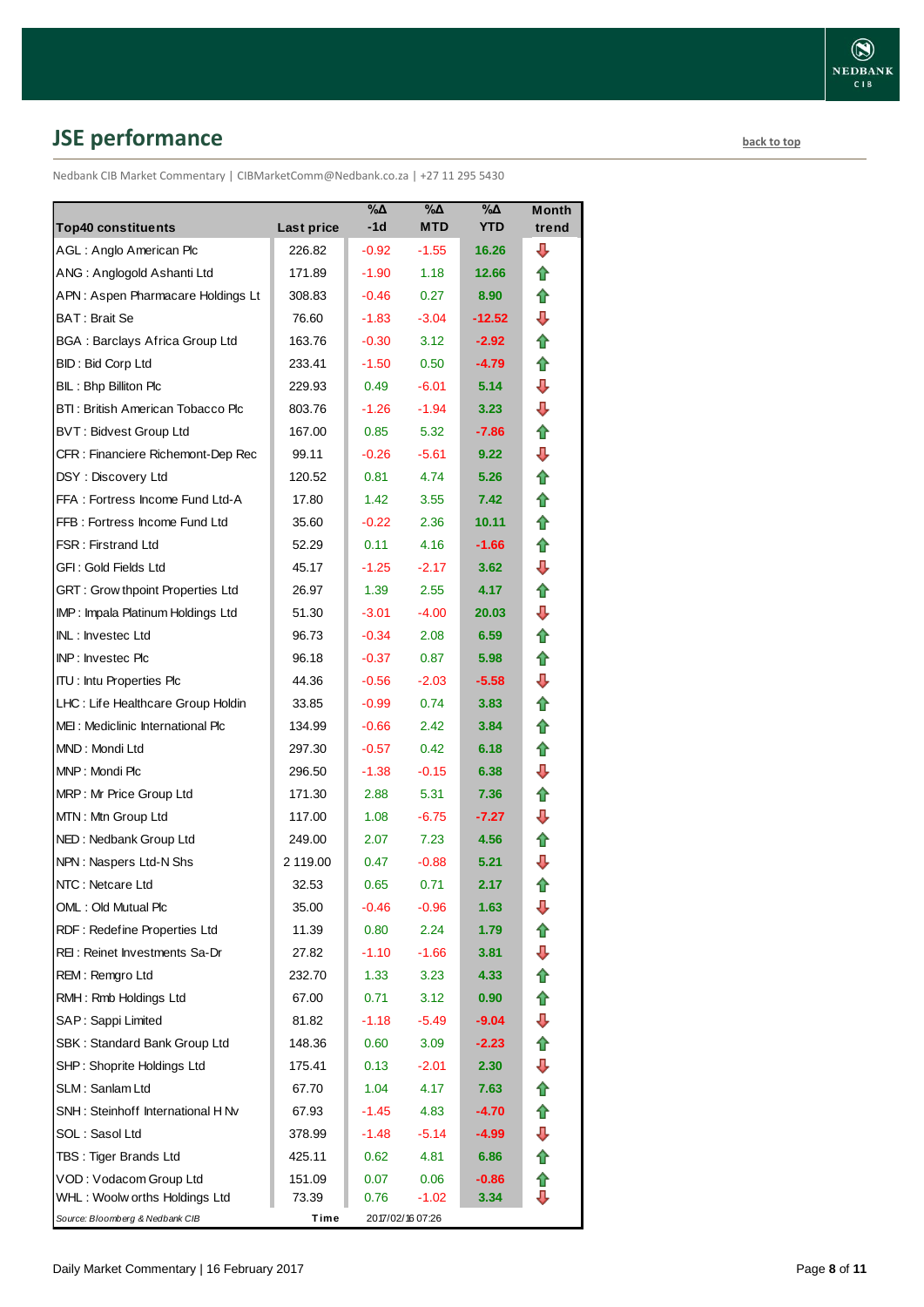# <span id="page-8-0"></span>**Economic calendar [back to top](#page-0-0) back to top**

Nedbank CIB Market Commentary | CIBMarketComm@Nedbank.co.za | +27 11 295 5430

|           |                                   | Period        | Survey                   | Actual                   | Prior             | <b>Revised</b>           |
|-----------|-----------------------------------|---------------|--------------------------|--------------------------|-------------------|--------------------------|
|           |                                   |               |                          |                          |                   |                          |
| <b>SA</b> | CPI YoY                           | Jan           | 6.80%                    | 6.60%                    | 6.80%             |                          |
| UK        | ILO Unemployment Rate 3Mths       | Dec           | 4.80%                    | 4.80%                    | 4.80%             | --                       |
| EC        | <b>Trade Balance SA</b>           | Dec           | 23.3 <sub>b</sub>        | 24.5b                    | 22.7 <sub>b</sub> |                          |
| SA        | <b>Retail Sales Constant YoY</b>  | Dec           | 2.40%                    | 0.90%                    | 3.80%             | 3.10%                    |
| US        | <b>MBA Mortgage Applications</b>  | 10-Feb        | $\overline{\phantom{a}}$ | $-3.70%$                 | 2.30%             | ۰.                       |
| US        | <b>Empire Manufacturing</b>       | Feb           | $\overline{7}$           | 18.7                     | 6.5               |                          |
| US        | CPI YoY                           | Jan           | 2.40%                    | 2.50%                    | 2.10%             | $\overline{\phantom{a}}$ |
| US        | Real Avg Weekly Earnings YoY      | Jan           |                          | $-0.60%$                 | 0.20%             | 0.40%                    |
| US        | Retail Sales Advance MoM          | Jan           | 0.10%                    | 0.40%                    | 0.60%             | 1.00%                    |
| US        | <b>Industrial Production MoM</b>  | Jan           | 0.00%                    | $-0.30%$                 | 0.80%             | 0.60%                    |
| US        | <b>Capacity Utilization</b>       | Jan           | 75.50%                   | 75.30%                   | 75.50%            | 75.60%                   |
| US        | Manufacturing (SIC) Production    | Jan           | 0.30%                    | 0.20%                    | 0.20%             | --                       |
| US        | Net Long-term TIC Flows           | <b>Dec</b>    | $\qquad \qquad -$        | $\overline{\phantom{a}}$ | \$30.8b           | --                       |
| US        | <b>Total Net TIC Flows</b>        | Dec           | --                       | $\overline{\phantom{a}}$ | \$23.7b           | $-$                      |
|           |                                   |               |                          |                          |                   |                          |
| US        | <b>Housing Starts</b>             | Jan           | 1230k                    | $\hspace{0.05cm} -$      | 1226k             | $\overline{\phantom{a}}$ |
| US        | <b>Housing Starts MoM</b>         | Jan           | 0.30%                    | $\overline{\phantom{a}}$ | 11.30%            | --                       |
| US        | <b>Building Permits</b>           | Jan           | 1230k                    | $\hspace{0.05cm} -$      | 1210k             | 1228k                    |
| US        | <b>Building Permits MoM</b>       | Jan           | 0.20%                    | $\overline{\phantom{a}}$ | $-0.20%$          | 1.30%                    |
| US        | <b>Initial Jobless Claims</b>     | 11-Feb        | --                       | $\overline{\phantom{m}}$ | 234k              | $\overline{\phantom{a}}$ |
| US        | <b>Continuing Claims</b>          | 04-Feb        | $\qquad \qquad -$        | $\overline{\phantom{a}}$ | 2078k             |                          |
| US        | Philadelphia Fed Business Outlook | Feb           | 17.5                     | $\overline{\phantom{m}}$ | 23.6              |                          |
|           |                                   | Country Event |                          |                          |                   |                          |

Source: Bloomberg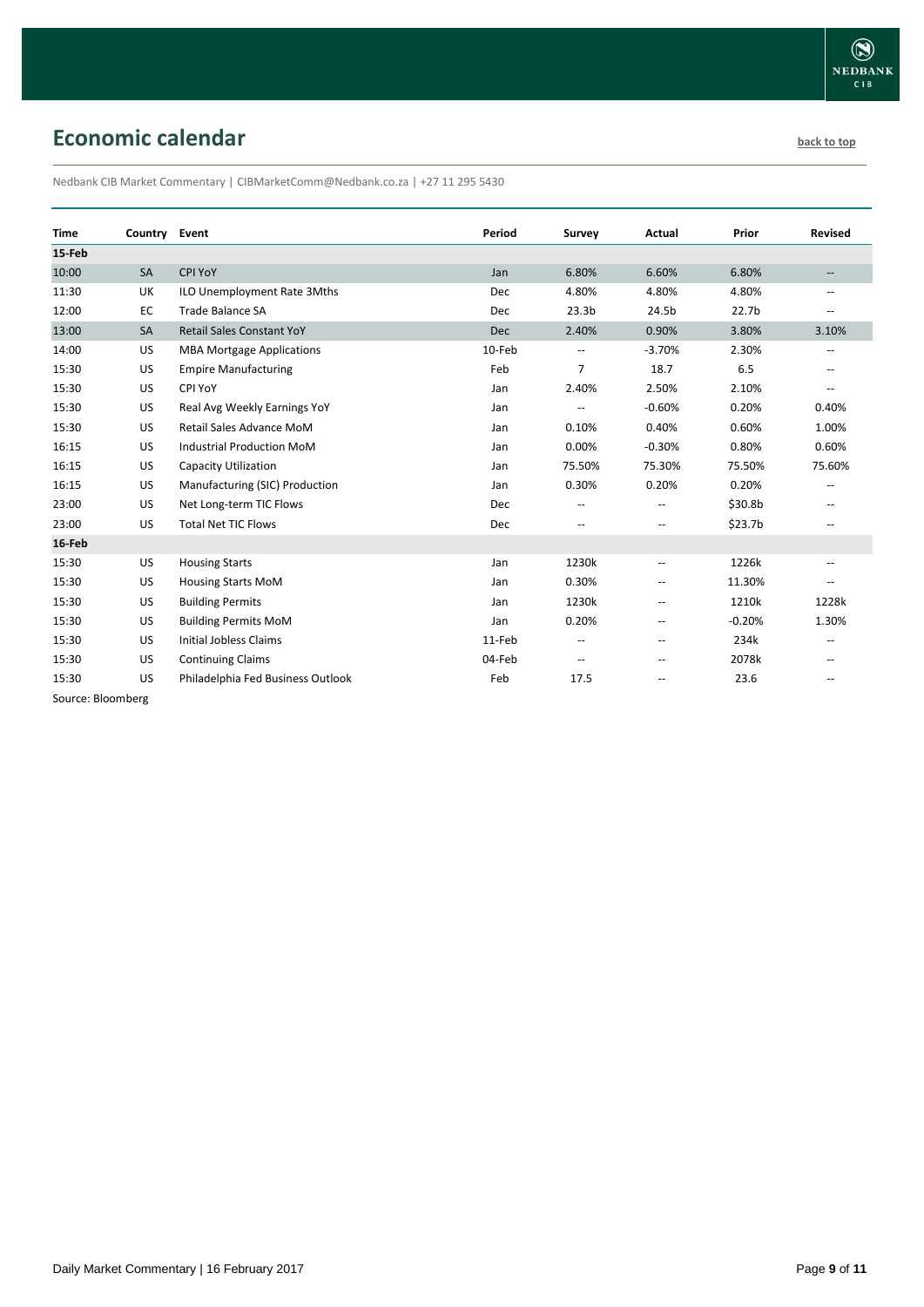### <span id="page-9-0"></span>**Contacts**

**Head: Strategic Research Mohammed Yaseen Nalla, CFA** (011) 295 5430

**ALM Portfolio Management** (011) 535 4042

**Equities Sales and Distribution** (011) 535 4030/31

**Forex Institutional Sales Desk** (011) 535 4005

**Interest Rate Swaps & FRA's Trading** (011) 535 4004

**Money Market Institutional Sales Desk** (011) 535 4008

**Treasury: Economic Analyst Reezwana Sumad** (011) 294 1753

**Bond Trading** (011) 535 4021

**Forex Business Banking Sales Desk** (011) 535 4003

**Forex Retail Sales Desk** (011) 535 4020

**Money Market Business Banking Sales Desk** (011) 535 4006

**Non Soft & Soft Commodities Trading** (011) 535 4038

**Credit Derivatives**  (011) 535 4047

**Forex Corporate Sales Desk** JHB (011) 535 4002; DBN (031) 327 3000; CTN (021) 413 9300

**Inflation Trading** (011) 535 4026

**Money Market Corporate Sales Desk** JHB (011) 535 4007; DBN (031) 327 3000; CTN (021) 413 9300

**Preference shares desk** (011) 535 4072